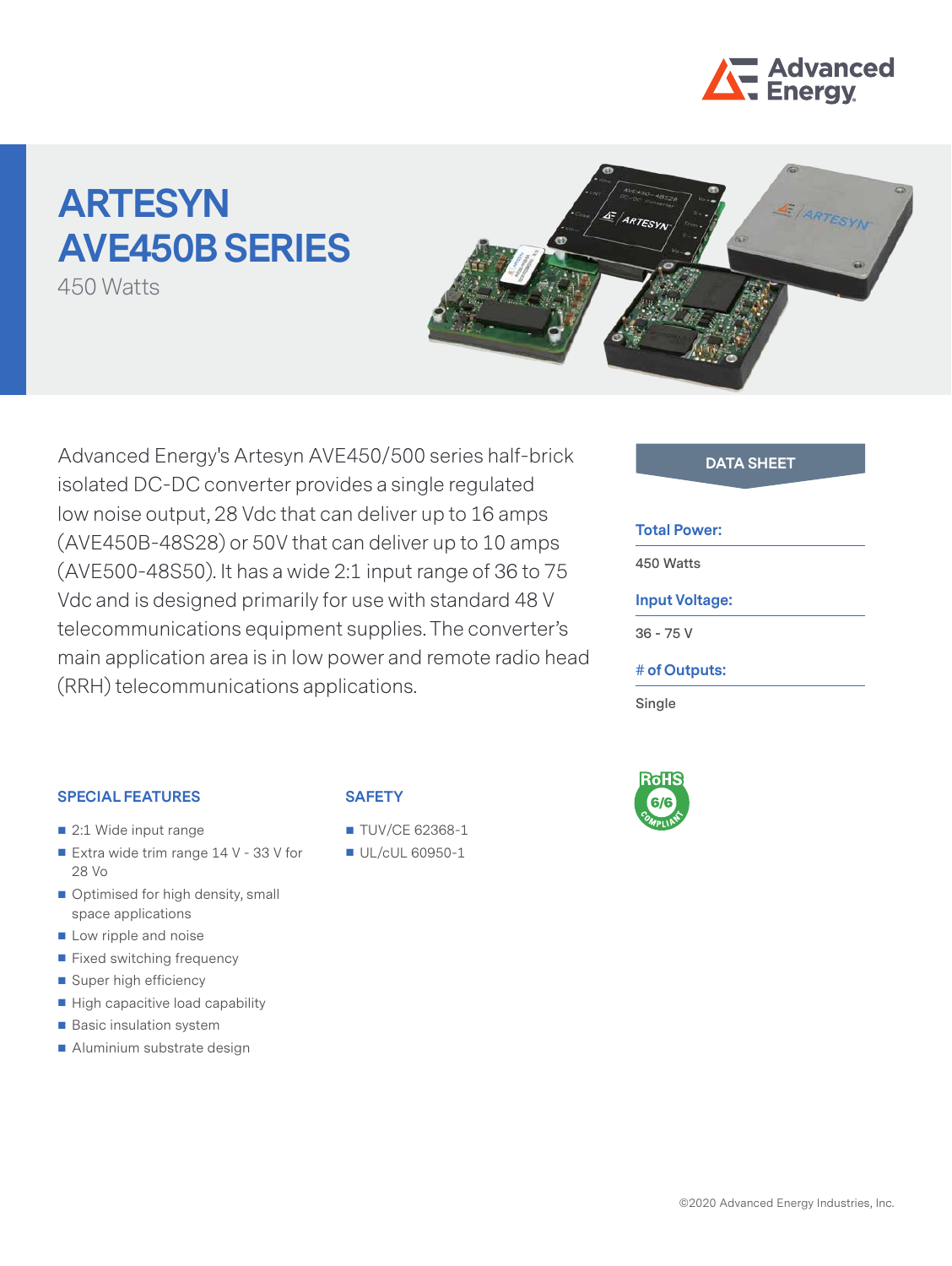# **ELECTRICAL SPECIFICATIONS**

| Input                      |               |  |
|----------------------------|---------------|--|
| Input range                | 36 - 75 Vdc   |  |
| Efficiency <sup>2</sup>    | 94.5%         |  |
| Output                     |               |  |
| Voltage                    | $28 V + -1\%$ |  |
| Line regulation            | $+/- 0.05%$   |  |
| Load regulation            | $+/- 0.1\%$   |  |
| Noise/ripple               | 200 mV        |  |
| Overvoltage protection     | Latch off     |  |
| Overtemperature protection | Auto-restart  |  |
| Switching frequency        | 320 KHz       |  |
| Temperature co-efficient   | ±0.02/°C      |  |
| <b>Isolation</b>           |               |  |
| I/O isolation              | 1500 VDC min. |  |

# **ENVIRONMENTAL SPECIFICATIONS**

| Operating ambient temperature range | $-40\,^{\circ}\mathrm{C}$ to $+85\,^{\circ}\mathrm{C}$ |  |
|-------------------------------------|--------------------------------------------------------|--|
| Storage temperature                 | -55 °C to +125 °C                                      |  |
| Humidity                            | 5% to 95% (non-condensing)                             |  |
| <b>MTBF</b>                         | 1.5 Million hours                                      |  |
| <b>RoHS Compliant</b>               | 6/6                                                    |  |

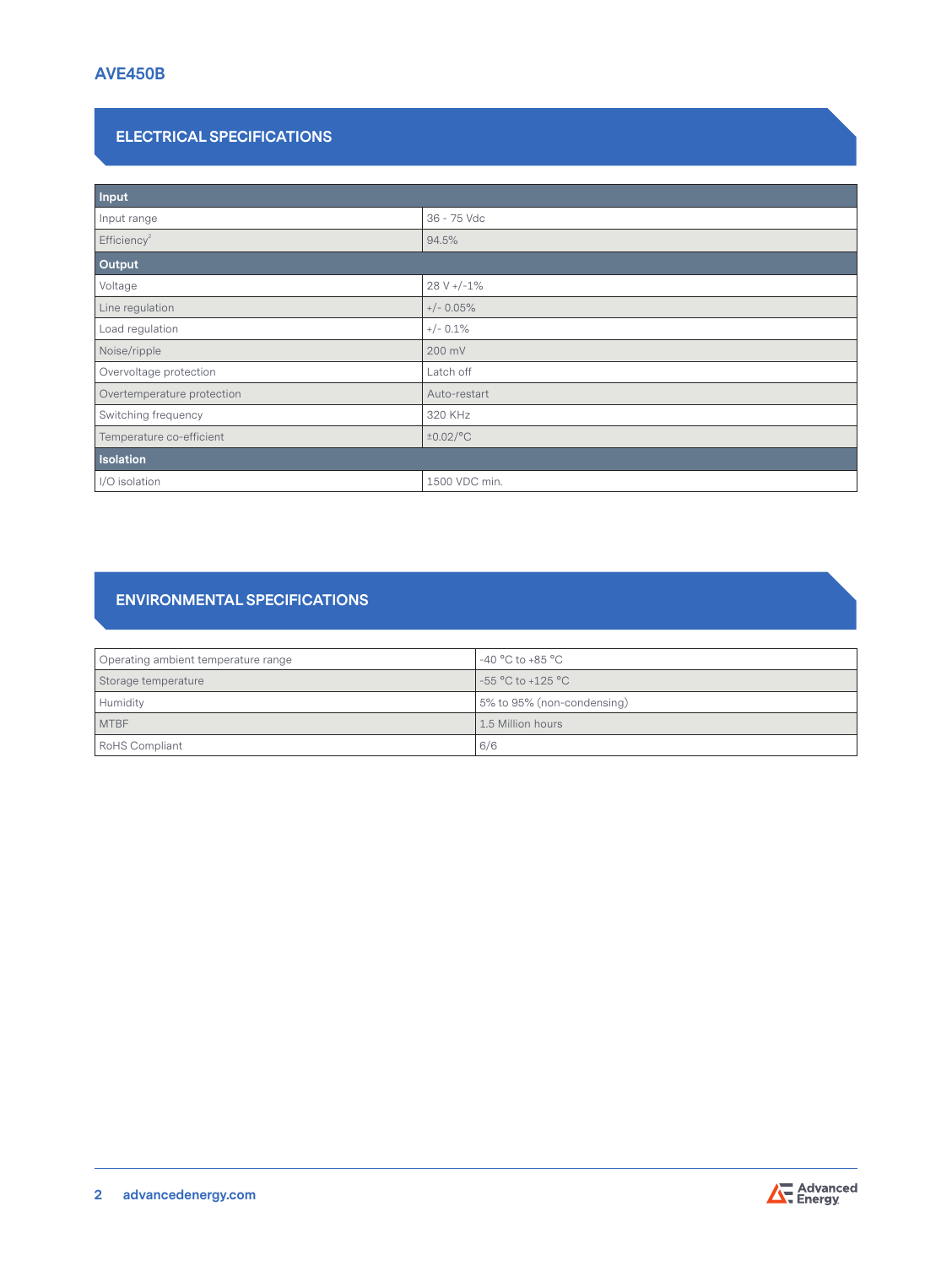# **ORDERING INFORMATION**

| Model number       | Input voltage | Output voltage | <b>Power</b> |
|--------------------|---------------|----------------|--------------|
| AVE450B-48S28-6L/M | 36 - 75 Vin   | 28 V @ 16 A    | 450 W        |
| AVE450B-48S28P-6L  | 36 - 75 Vin   | 28 V @ 16 A    | 450 W        |
| AVE450B-48S28-6L   | 36 - 75 Vin   | 28 V @ 16 A    | 450 W        |

- Standard version is negative enable

- "-6" = 3.8 mm pin length

- "-L" = RoHS 6/6 compliance

 $-$  "-M" = Thread hole fixture

- "P" = Positive remote control

# **MECHANICAL DRAWINGS**



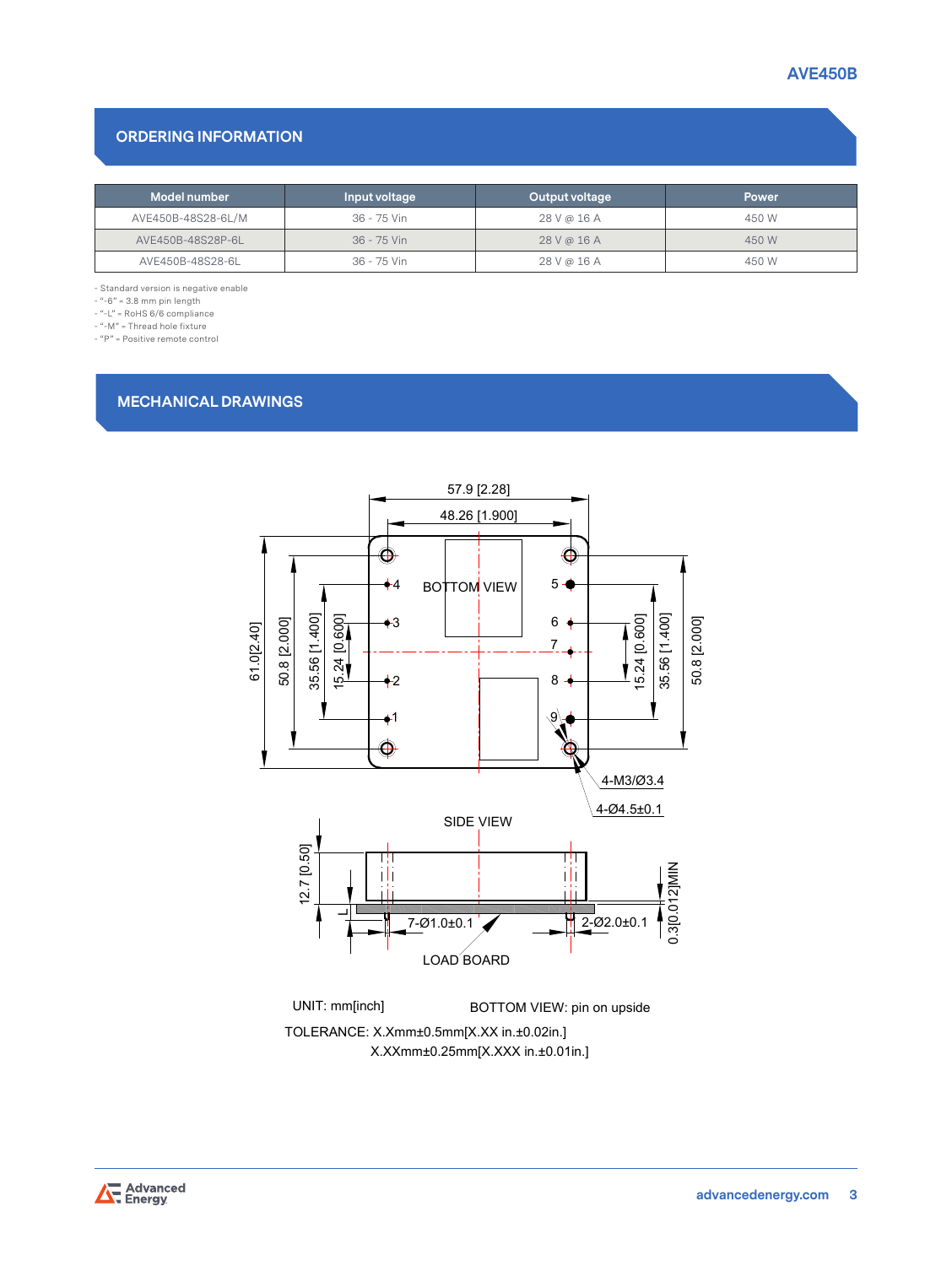# **PIN LENGTH OPTION**

| Device code suffix |                       |
|--------------------|-----------------------|
| -4                 | 4.8 mm $\pm$ 0.5 mm   |
| -6                 | 3.8 mm $\pm 0.5$ mm   |
| -8                 | $2.8$ mm $\pm$ 0.5 mm |
| None               | 5.8 mm $\pm$ 0.5 mm   |

# **PIN DESIGNATIONS**

| Pin No.        | <b>Name</b> | <b>Function</b>         |
|----------------|-------------|-------------------------|
|                | $V_{in}+$   | Positive input voltage  |
| $\overline{2}$ | <b>CNT</b>  | Remote ON/OFF control   |
| 3              | Case        | Case                    |
| 4              | $V_{in}$ -  | Negative input voltage  |
| 5              | $V_{o}$ -   | Negative output voltage |
| 6              | $S-$        | Negative remote sense   |
|                | Trim        | Output voltage trim     |
| 8              | $S+$        | Positive remote sense   |
| 9              | $V_{n}$ +   | Positive output voltage |

Notes:

1. All specifications are subject to change without notice. Mechanical drawings are for reference only.

2. Warranty: 2 years

3. Label and logo appearance may vary from what is shown on mechanical drawings.